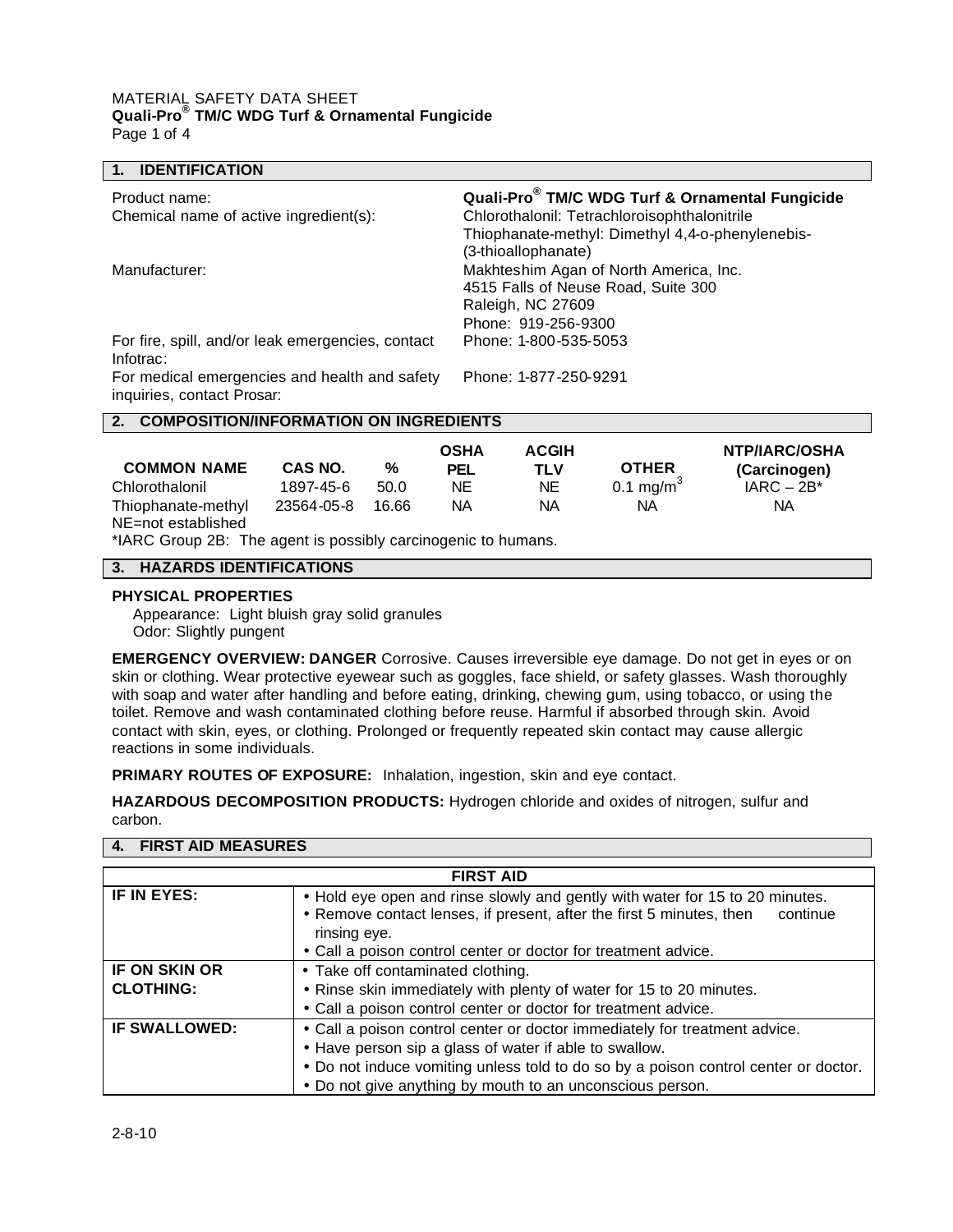#### MATERIAL SAFETY DATA SHEET **Quali-Pro® TM/C WDG Turf & Ornamental Fungicide** Page 2 of 4

| IF INHALED:                                                                                                | • Move person to fresh air.                                                  |  |  |
|------------------------------------------------------------------------------------------------------------|------------------------------------------------------------------------------|--|--|
|                                                                                                            | • If person is not breathing, call 911 or an ambulance, then give artificial |  |  |
|                                                                                                            | respiration, preferably mouth-to-mouth, if possible.                         |  |  |
|                                                                                                            | • Call a poison control center or doctor for further treatment advice.       |  |  |
| Have the product container or label with you when calling a poison control center or doctor or going for   |                                                                              |  |  |
| treatment. You may also contact Prosar at 1-877-250-9291 for emergency medical treatment information.      |                                                                              |  |  |
| NOTE TO PHYSICIAN: Probable mucosal damage may contraindicate the use of gastric lavage. Persons           |                                                                              |  |  |
| having temporary irritation may respond to treatment with antihistamines or steroid creams and/or systemic |                                                                              |  |  |
| steroids.                                                                                                  |                                                                              |  |  |
|                                                                                                            |                                                                              |  |  |

### **5. FIRE FIGHTING MEASURES**

**FLASH POINT:** Not applicable

**FLAMMABLE LIMITS**: LFL/UFL: Not applicable

**EXTINGUISHING MEDIA:** Dry chemical, water spray, foam, CO<sub>2</sub> or sand.

**UNUSUAL FIRE AND EXPLOSION HAZARDS:** May decompose under fire conditions emitting toxic and irritant gases (i.e. hydrogen chloride) to the respiratory tract.

**HAZARDOUS DECOMPOSITION PRODUCTS:** Hydrogen chloride and oxides of nitrogen, sulfur and carbon.

**FIRE-FIGHTING PROCEDURES:** If product is involved in a fire, wear positive -pressure, self-contained breathing apparatus and full protective clothing.

# **6. ACCIDENTAL RELEASE MEASURES**

**ACTION TO TAKE FOR SPILLS/LEAKS:** Keep out of lakes, streams or ponds. Contain spill. Remove as much as possible (shovel up and sweep out), remove contaminated soil. Do not contaminate water while cleaning equipment or disposing of wastes.

## **7. HANDLING AND STORAGE**

**PRECAUTIONS TO BE TAKEN IN HANDLING: Open dumping is prohibited.** Keep container closed to prevent spills and contamination. Carefully open containers. After partial use, replaced lid and close tightly.

**PRECAUTIONS TO BE TAKEN IN STORAGE:** Store in a cool dry place. Do not contaminate water, food or feed by storage or disposal.

**STORAGE TEMPERATURE (MIN/MAX):** Normal ambient temperatures.

#### **8. EXPOSURE CONTROLS/PERSONAL PROTECTION**

**THE FOLLOWING RECOMMENDATIONS FOR EXPOSURE CONTROLS/PERSONAL PROTECTION ARE INTENDED FOR THE MANUFACTURE, FORMULATION, PACKAGING AND USE OF THIS PRODUCT.**

### **FOR COMMERCIAL APPLICATIONS AND/OR ON-FARM APPLICATIONS CONSULT THE PRODUCT LABEL.**

**EYE PROTECTION:** Protective eyewear (e.g., chemical splash goggles or full-face shield).

**SKIN PROTECTION:** Long-sleeved shirt, long pants and shoes plus socks.

**HAND PROTECTION:** Chemical-resistant gloves, e.g., nitrile, neoprene.

**RESPIRATOR REQUIREMENTS:** Atmospheric levels should be maintained below the exposure guidelines. For most conditions, no respiratory protection should be needed; however, if handling without sufficient ventilation, use NIOSH-approved air-purifying respirator with N, P or R 95 class filter and an organic vapor cartridge.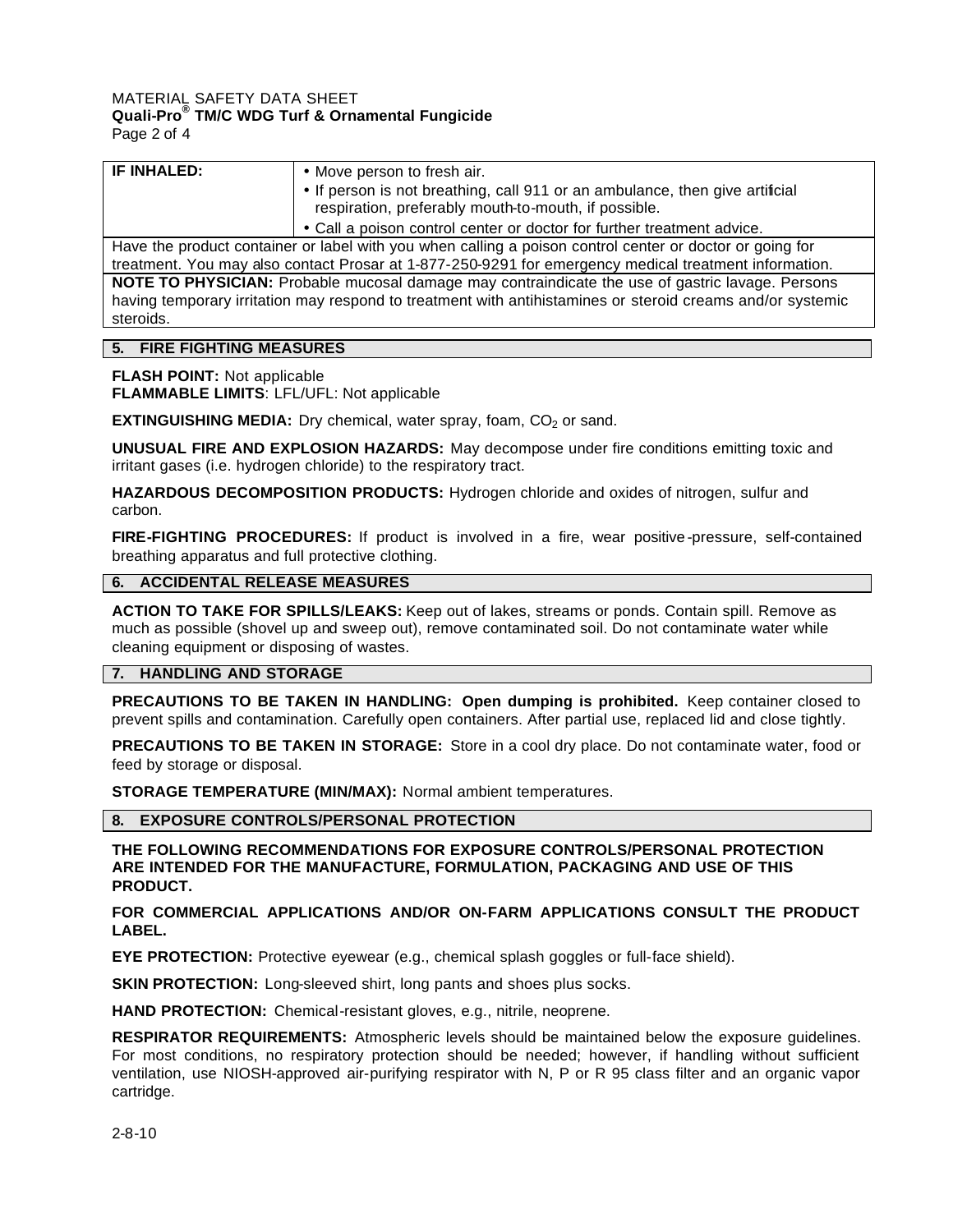#### MATERIAL SAFETY DATA SHEET **Quali-Pro® TM/C WDG Turf & Ornamental Fungicide** Page 3 of 4

**ADDITIONAL PROTECTIVE MEASURES:** Discarded clothing and other absorbent materials that have been drenched or heavily contaminated with this product's concentrate. Do not reuse them. Follow manufacturer's instructions for cleaning and maintaining PPE. If no such instructions for washables, use detergent and hot water. Keep and wash PPE separately from other laundry.

# **USER SAFETY RECOMMENDATIONS:**

Users should:

- Wash hands before eating, drinking, chewing gum, using tobacco or using the toilet.
- Remove PPE immediately after handling this product. Wash outside of gloves before removing. As soon as possible, wash thoroughly and change into clean clothing.
- Remove clothing immediately if pesticide gets inside. Then wash thoroughly and put on clean clothing.

### **EXPOSURE GUIDELINES:** Refer to Section 2.

**ENGINEERING CONTROLS:** Use adequate ventilation to minimize airborne concentrations of this material.

## **9. PHYSICAL AND CHEMICAL PROPERTIES**

**APPEARANCE:** Light bluish gray solid granules **ODOR:** Slightly pungent **FLASH POINT:** Not applicable **pH:** N/A **SOLUBILITY IN WATER:** Dispersible **BULK DENSITY: 46 lbs/ft<sup>3</sup>** 

### **10. STABILITY AND REACTIVITY**

**STABILITY:** Stable under normal use and storage conditions. **HAZARDOUS POLYM ERIZATION:** Not applicable

**INSTABILITY CONDITIONS AND MATERIALS:** May decompose under fire conditions emitting gases and vapors (i.e. hydrogen chloride) which may be toxic and irritating to the respiratory tract.

**HAZARDOUS DECOMPOSITION PRODUCTS:** Hydrogen chloride and oxides of nitrogen, sulfur and carbon.

#### **11. TOXICOLOGICAL INFORMATION**

## **ACUTE TOXICITY/IRRITATION STUDIES**

| Acute Oral $LD_{50}$ (Rat):             | $> 5,000$ mg/kg |
|-----------------------------------------|-----------------|
| Acute Dermal LD <sub>50</sub> (Rabbit): | $> 2,000$ mg/kg |
| Acute Inhalation $LC_{50}$ (Rat):       | Not available   |
| Eye Irritation:                         | Not available   |
| Dermal Irritation:                      | Not available   |
| Dermal Sensitization:                   | Not available   |

### **12. ECOLOGICAL INFORMATION**

**ENVIRONMENTAL HAZARDS:** This pesticide is toxic to aquatic invertebrates and wildlife. Do not apply directly to water or to areas where surface water is present or to intertidal areas below the mean high-water mark. Drift and runoff may be hazardous to aquatic organisms in neighboring areas. Do not contaminate water when disposing of equipment washwater or rinsate.

## **13. DISPOSAL CONSIDERATIONS**

## **END USERS MUST DISPOSE OF ANY UNUSED PRODUCT AS PER THE LABEL RECOMMENDATIONS.**

**PRODUCT DISPOSAL:** Pesticide wastes are hazardous. Improper disposal of excess pesticide, spray mixture, or rinsate is a violation of Federal Law. If these wastes cannot be disposed of by use according to